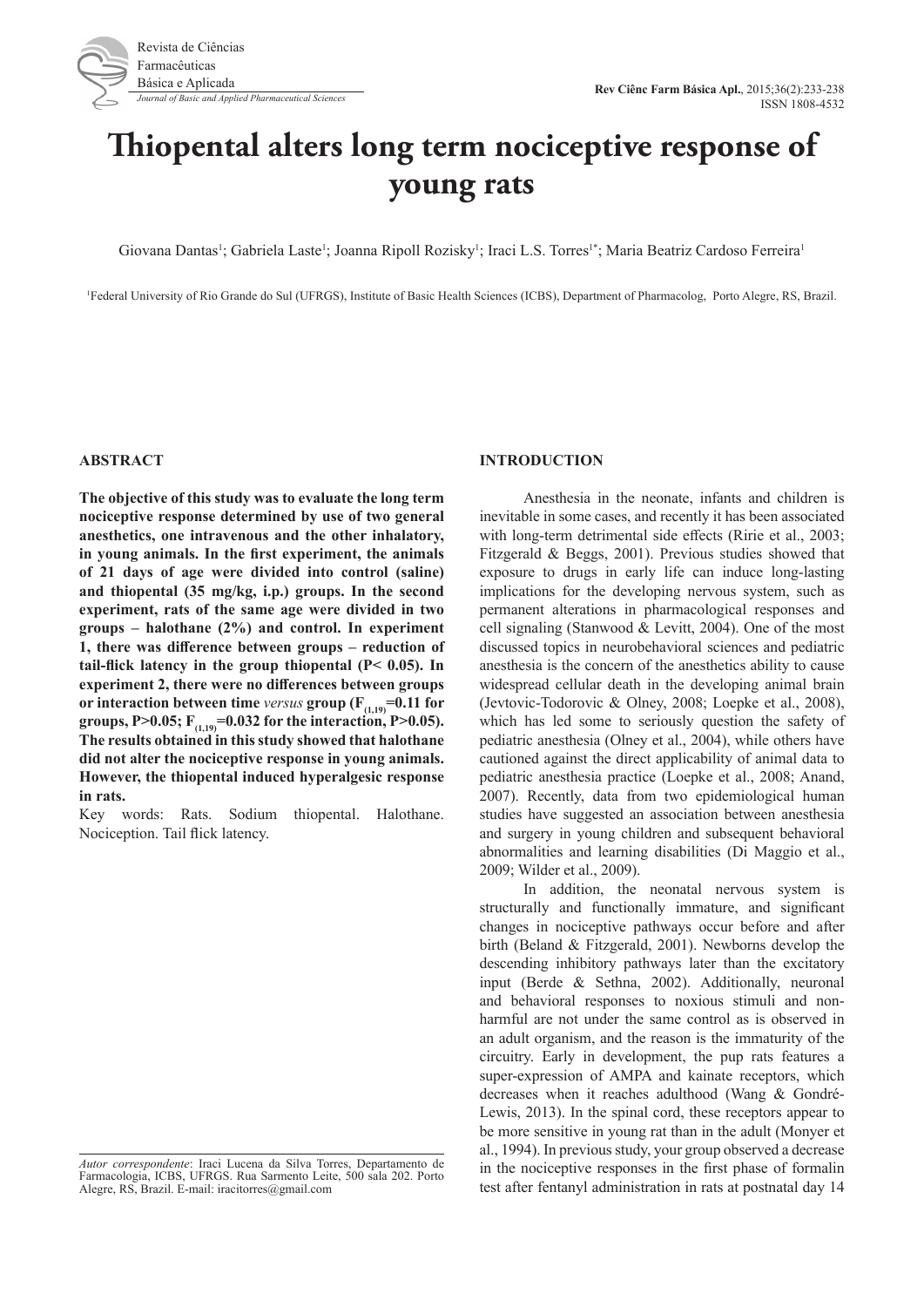(P14) (Medeiros et al., 2012). Also, in another study, we demonstrated that neonatal rats are sensitive to low doses of opioids (Rozisky et al., 2008, 2011). Moreover, it has been reported that patients undergoing surgery early in life have more postoperative pain when they are aged between 7 and 13 years, compared with children who underwent surgery in the same age group, but were not operated when they were younger (Caumo et al., 2000).

Taken it all in account, it is relevant to analyze the effect of anesthetics in the early life when pain pathways are immature. Thus, the objective of this study was to evaluate the effect of administration of general anesthetics, one intravenous and the other inhalatory, in the nociceptive response of young rats.

## **MATERIALS AND METHODS**

### *Animals*

Male and female Wistar rats (n=56), with 21-daysold at the beginning of the experiment, were used. It was chosen the age of 21 days (P21: postnatal day 21), because the neurodevelopmental stage of rats in this period is similar to that observed in child of one year old (Fitzgerald & Anand, 1993) when the physiological state is immature (Pattinson & Fitzgerald, 2004).

The animals were housed in groups of 5 in home cages made of polypropylene (49x34x16 cm), with the floor covered with sawdust. They were maintained on a standard 12-h dark/light cycle (lights on 7:00 a.m.) at room temperature ( $22 \pm 2$ °C), with free access to food and water.

The Institutional Research Committee (protocol number 03-448) approved all animal procedures that were planed to minimize pain and discomfort.

### *Nociceptive response*

Nociception was assessed with the tail-flick apparatus (D'amour & Smith, 1941). Twenty-four hours before the experiment, the animals were exposed to the apparatus to familiarize them with the procedure, since the novelty can itself induce anti-nociception (Netto et al., 1987). Rats were wrapped in a towel and placed on the apparatus; the light source positioned below the tail was focused on a point 2.3 cm rostral to the tip of the tail. Deflection of the tail activated a photocell and automatically terminated the trial. In the day of the experiment, the animal was submitted to the same procedure, before and after to be exposed to the proposed anesthetic drugs. Light intensity was adjusted so as to obtain a baseline Tail Flick latency (TFL) of 3 to 4 seconds (s). A cut-off time of 10 s was used to prevent tissue damage.

### *Drugs and chemicals*

Sodium thiopental (powder for injection, 1 gram diluted in solution NaCl 0.9%, 35 mg/kg, via i.p.) and halothane (250 ml flask for inhalation) were purchased from Cristália (São Paulo-SP). The doses were used according previous studies (Muthuraman & Singh, 2011, Bankar et al., 2013)

## *Experimental design*

In the first experiment, the male rats were divided into two groups that received saline solution (NaCl 0.9% - CONT,  $n = 19$ ) or sodium thiopental (THIO,  $n = 18$ ). TFL measures were taken once time before anesthesia (BASAL), and once a week for four weeks (TFL1 to TFL4).

In the second experiment, the male and female rats were also divided into two groups. The anesthetized group (HALO,  $n = 10$ ) was exposed to 2% halothane (Cristália®), delivered via a nose cone, during 2 minutes, before the tail flick latency (TFL) measures. Control group (CONT,  $n =$ 9) was only exposed to the environment and submitted to the TFL measures.

The animals were put on a warm mattress to avoid hypothermia, a concern in animals submitted to inhalatory anesthesia. TFL measures were taken once time before anesthesia (BASAL), and once a week for four weeks (TFL1 to TFL4).

Male and females were used, since in the baseline we did not find any differences in tail flick latency between them.

### *Statistical analysis*

Data were expressed as mean + SEM. For evaluation of the basal measurements, Student t test was used. For the comparison of the tail-flick latencies in the different periods of time, repeated measures ANOVA were performed followed by multiple comparisons test (Bonferroni), when indicated. Differences were considered statistically significant if P<0.05.

### **RESULTS**

In both experiments (Figures 1 and 2), there were no differences between groups at the baseline measures: control  $(5.15 \pm 0.44 \text{ s})$  *versus* thiopental  $(4.49 \pm 0.43 \text{ s})$ ; and control  $(5.28 \pm 0.34 \text{ s})$  *versus* halothane  $(4.51 \pm 0.43)$ (Student t test for all, P>0.05).

In the thiopental experiment (Figure 1), there was difference between groups  $(F_{(1,37)}=23.22; P<0.05;$  repeated measures ANOVA, followed by Bonferroni test). It was observed difference between the times, and interaction time *versus* group ( $F_{(1,37)}$ =120.17 for time, P<0.05;  $F_{(1,37)}$ =5.86 for interaction,  $P<0.05$ ; repeated measures ANOVA, followed by Bonferroni test). In the control group, there were also differences among the periods of time  $(P<0.05)$ ; repeated measures ANOVA, followed by Bonferroni test).

In the halothane experiment, it was observed difference in the tail flick latencies among the time points – baseline, TFL3, and TFL4, in both groups  $(F<sub>(1,19)</sub>=48.72; P<0.05; repeated measures ANOVA,$ followed by Bonferroni test) (Figure 2). However, there were no differences between the two groups evaluated  $(F<sub>(1,19)</sub>=0.000, P>0.05)$  or interaction between groups *versus* time  $(F_{(1,19)}=1.07, P>0.05)$  (repeated measures ANOVA, followed by Bonferroni test).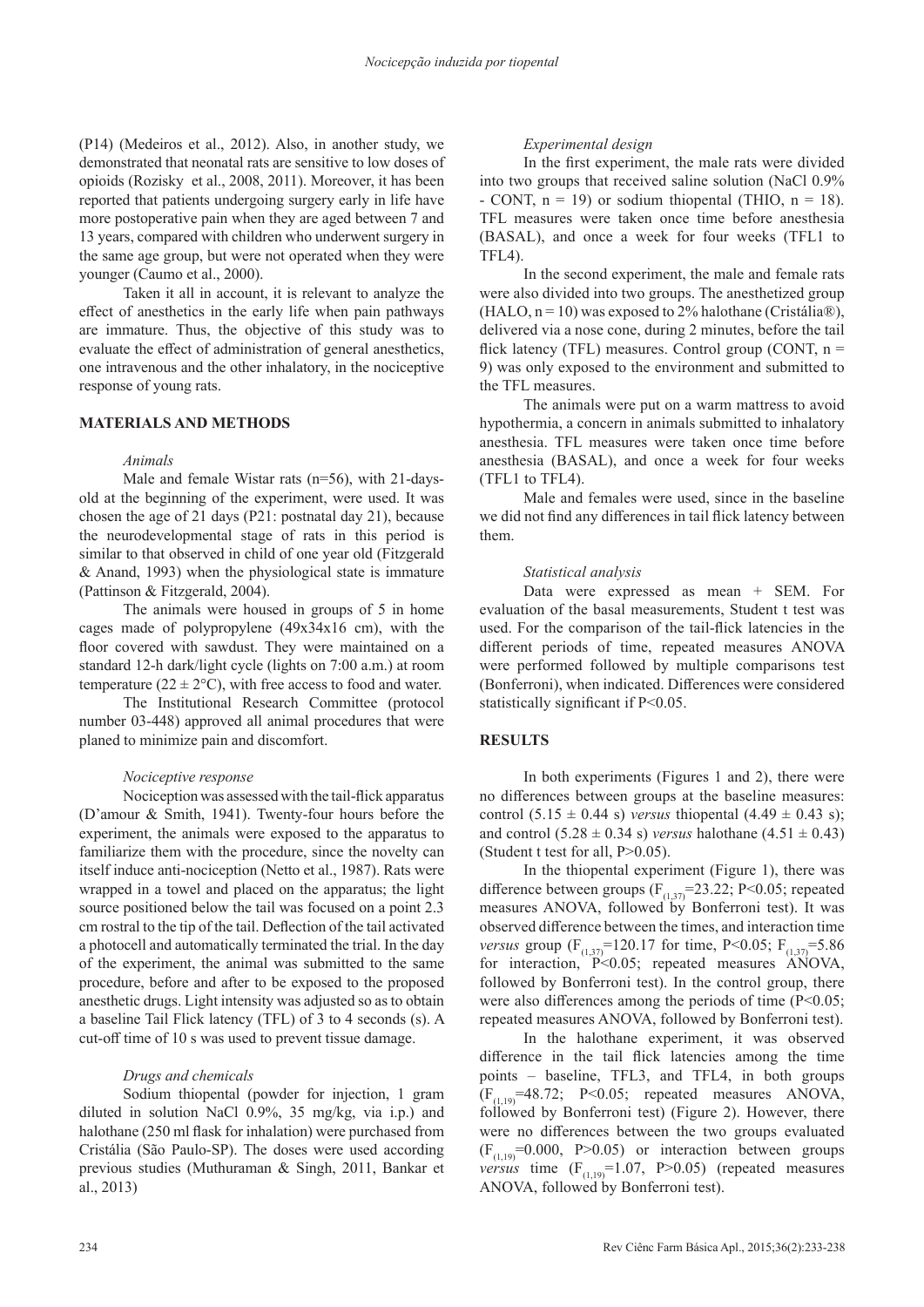

Figure 1. The weekly time effect of the thiopental administration on nociception response, evaluated by Tail-Flick Test.

TFL measures were taken before anesthesia (BASAL) and once a week for seven weeks (TFL1 to TFL7). Latency in seconds (s) after the thiopental administration i.p. (35mg/kg, n=18) and control (n=19). Data were expressed as mean + SEM.

# Significant difference of TFL in times marked from baseline and TFL 4 in tiopenthal group (repeated measures ANOVA, followed by Bonferroni test, P< 0.05).

\* Difference between the two groups (repeated measures ANOVA, followed by Bonferroni test, P< 0.05).



Figure 2. The effect of the inhaled anesthetic halothane on nociception response, evaluated by Tail-Flick Test. Tail-Flick latency (TFL), expressed in seconds (s), in the halothane (2% by inhalation,  $n=10$ ) and control ( $n=9$ ) groups. Data were expressed as mean + SEM. \* Significant different from baseline, TFL3, and TFL4 measures in both groups (repeated measures ANOVA, followed by Bonferroni test, P< 0.05).

Male and females were used in halothane experiment, since in the baseline we did not find any differences in tail flick latency between them  $(F_{(1,19)} = 2.65;$ P>0.05, Student t test). And the same effects were observed when it was analyzed separately female and male animals. In female analysis, it was not observed difference for group  $[F(1,11)=2.87, P>0.05]$  or for interaction between groups *versus* time  $[F(1,11)=2.13, P>0.05]$ . However there was significant difference in times TFL3 and TFL4  $[F(1,11)=6.06; P< 0.05; repeated measures ANOVA,$ followed by Bonferroni test]. In male analysis, it was not observed difference for group  $[F(1,8)=0.005, P>0.05]$  or for interaction between groups *versus* time [F(1,8)=1.00, P>0.05]. And again there was difference in times TFL3 and TFL4 [F(1,8)=35.69; P< 0.05; repeated measures ANOVA, followed by Bonferroni test] (Data not shown).

## **DISCUSSION**

This study showed that young rats (P21) anesthetized with sodium thiopental presents a nociceptive response that lasted 3 weeks. Sodium thiopental is a barbiturate that acts on central nervous system (CNS), suppressing synaptic responses (Mihic et al., 2011). Facilitation is decreased and the inhibition is increased (Mihic et al., 2011). The increased inhibition occurs primarily in the synapses mediated by GABA neurotransmission, acting specifically on GABA-A receptors. Activation of these receptors leads to the increase in the Cl- conductance and a reduction of Ca2+ currents (Patel et al., 2011). Barbiturates, as thiopental, are GABAergic agonists, leading to decreased brain activity and metabolism. Its adverse effects include respiratory depression and hypothermia (Patel et al., 2011). Hyperalgesia associated with the use of sodium thiopental in rats has been described previously for the intravenous administration of lower doses (Tatsuo et al., 1997; Archer et al., 1994). But there is no report in the literature of persistent hyperalgesia for weeks, as noted in our study.

The cause of the reduction of the tail-flick latency, observed with the administration of thiopental, is not clear. One possibility is that hyperalgesia is, at least in part, a result of stress caused by barbiturate-induced hypothermia. Exposure to cold can change the nociceptive threshold, raising it or decreasing it (Imbe et al., 2006). It is known that exposure to stressors can alter the increased nociceptive threshold, producing analgesia induced by stress (stress-induced analgesia) (Menendez et al., 1993; Amir & Amit, 1978), or it can decrease the nociceptive threshold, producing hyperalgesia (Torres et al., 2003). The occurrence of one or another effect depends on the type of stressor and the duration of treatment (Torres et al., 2002; López et al., 1999). In our study, the animals exposed once to sodium thiopental took two hours to the recuperation. One hypothesis is that the hypothermia eventually produced by the anesthesia could have been sufficient to produce hyperalgesia, even using heated mattress during the recovery period.

Another explanation for the observed hyperalgesia may be related to the action of thiopental sodium on central neurotransmitter systems, mainly the GABAergic system. In a study of the effect of GABAergic activation upon the pain threshold, it was observed that non-hypnotic doses of phenobarbital, pentobarbital and thiopental induced hyperalgesia, verified by testing withdrawal latency of the tail. The effect was reversed by previous administration of a non-convulsant dose of the GABA antagonist, picrotoxin, highlighting the role of the GABA-A receptor in hyperalgesia (Tatsuo et al., 1997). However, longterm effects related to the barbiturate require additional experiments.

The increase in tail flick latencies over time, observed in animals of the control groups of both experiments, may be associated to the functional maturation of inhibitory modulation of descending pathways, which are not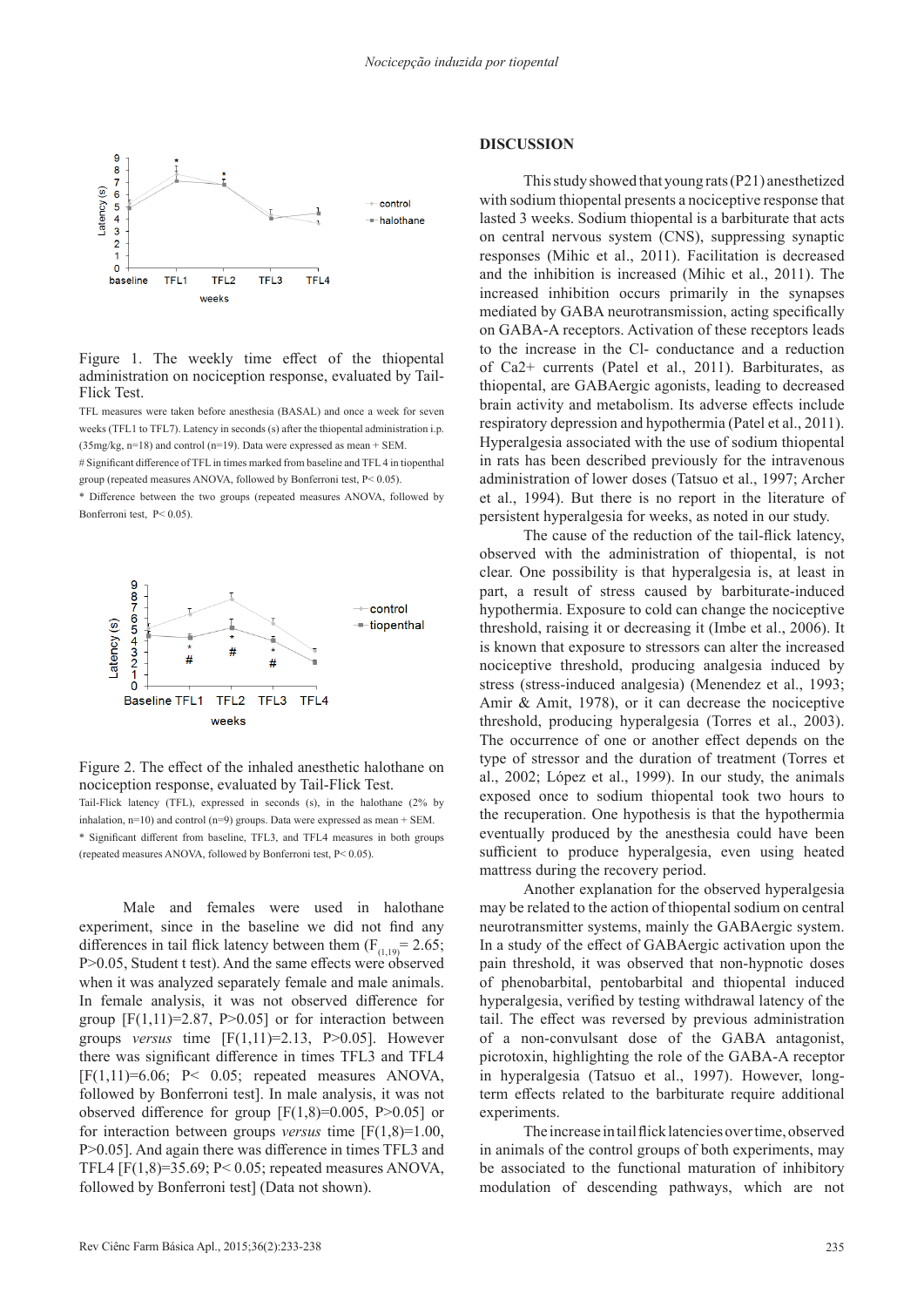functional until P21 in the rat (Fitzgerald, 2005), and the maturation of the local circuit inhibitory interneurons in the dorsal horn. The descending inhibitory pathways, which come from the brainstem, only establish synapses in the dorsal horn a few weeks after birth (Morton, 1998). It was shown that electrical stimulation of the PAG only produces analgesia in rats from P21 (Van Praag & Frenk, 1991). PAG neurons project to the raphe nuclei act directly inhibiting neurons or projection of exciting inhibitory interneurons (Millan, 2002). The P27 excitatory postsynaptic currents in miniature are five times larger than those of inhibitory interneurons (Dahlhaus et al., 2005). Another explanation may be related to the fact that, while the animals grow, their tails get more keratin and become thicker. Thus, while keeping the same light intensity, the tail flick occurs more rapidly in younger children. Thus, the tail flick is slower in older, when the tail is thicker.

For another side, halothane did not alter the nociceptive response, since control and anesthetized groups did not differ at any measures. However, the results showed changes in nociceptive threshold during development, in these two groups, which was different from the observations reported in literature (Falcon et al., 1996). Previous reports showed increased nociceptive response earlier in the animal development, around postnatal day 15 (P15), and decreased response in P21. These results are attributed to progressive functional maturation of spinal synaptic transmission of nociceptive information (Falcon et al., 1996). And, in the literature, data suggest that halothane could act potentiating GABAmediated inhibition (Nicoll et al., 1975; Scholfield, 1980). Here we report an increased nociceptive response after P21. Factors that are contributing to our results could be investigated, but one possibility is the maturation level of descending modulation (Fitzgerald, 2005), which is not functional until P21.

In our study we utilized females and males. Although, we do not find any se differences in tail-flick measures between the genders. There is increasingly greater recognition of sex differences in response to noxious stimuli and to analgesic drugs, which can be observed both in humans and in laboratory animals (Berkley, 1997; Mogil & Chanda, 2005). These differences are likely caused by many factors, including genes, gonadal hormones, and environmental and sociocultural factors (Berkley, 1997).

The results obtained in this study suggest that halothane did not alter the nociceptive response in early life. However, the thiopental use induced hyperalgesic response. The mechanisms that explained how this kind of response occurs should be investigated in further studies.

In addition, our findings highlight the importance of extending the investigation of the effect of drug administration in early life into adulthood life. And, this study may be used as a basis for future research that aims to understand the mechanisms of action and side effects of drugs used in infant rats.

## **ACKNOWLEDGEMENTS**

This research was supported by the following Brazilian funding agencies: National Council for Scientific and Technological Development - CNPq (I.L.S. Torres, M.B.C. Ferreira); Committee for the Development of Higher Education Personnel - CAPES (G. Laste).

## *Conflict of Interest*

There is no financial relationship between any of the authors or any commercial interest in the outcome of this study.

## **RESUMO**

## *Tiopental altera a resposta nociceptiva de ratos jovens em longo prazo*

**O objetivo desse estudo foi avaliar a resposta nociceptiva a longo prazo relacionada ao uso de dois anestésicos gerais – um intravenoso e outro inalatório, em animais jovens. No primeiro experimento, os animais de 21 dias de idade foram divididos nos grupos controle (solução salina) e tiopental sódico (35 mg/kg, i.p.). No segundo experimento, animais de mesma idade foram divididos em dois grupos – halotano (2%) e controle. No Experimento 1, houve redução da latência de retirada da cauda no grupo tiopental (P<0,05). No Experimento 2, não houve diferença entre os grupos ou interação entre grupo x tempo (F(1,19)=0,11 para grupos, P>0,05; F(1,19)=0,032 para a interação, P>0,05). Os resultados obtidos nesse estudo demonstraram que o halotano não altera a resposta nociceptiva em animais jovens. Entretanto, o tiopental induziu resposta hiperalgésica nestes ratos.** 

Palavras-chave: Ratos. Tiopental sódico. Halotano. Nocicepção. Latência de retirada da cauda.

## **REFERENCES**

Amir S, Amit Z. Endogenous opioid ligands may mediate stress-induced changes in the affective properties of pain related behavior in rats. Life Sci. 1978;23:1143-52.

Anand KJ. Anesthetic neurotoxicity in newborns: should we change clinical practice? Anesthesiology. 2007; 107(1):2-4.

Archer DP, Ewen A, Roth SH, Samanani N. Plasma, brain and spinal cord concentration of thiopental associated with hyperalgesia in th rat. Anesthesiology. 1994;80:168-76.

Bankar MA, Dudhgaonkar SS. Anti-hyperalgesic effect of paracetamol in rat model of thermal hyperalgesia: implications for the treatment of neuropathic pain. Int J Basic Clin Pharmacol. 2013;2:290-7.

Beland B, Fitzgerald M. Mu-and delta-opioid receptors are downregulated in the largest diameter primary sensory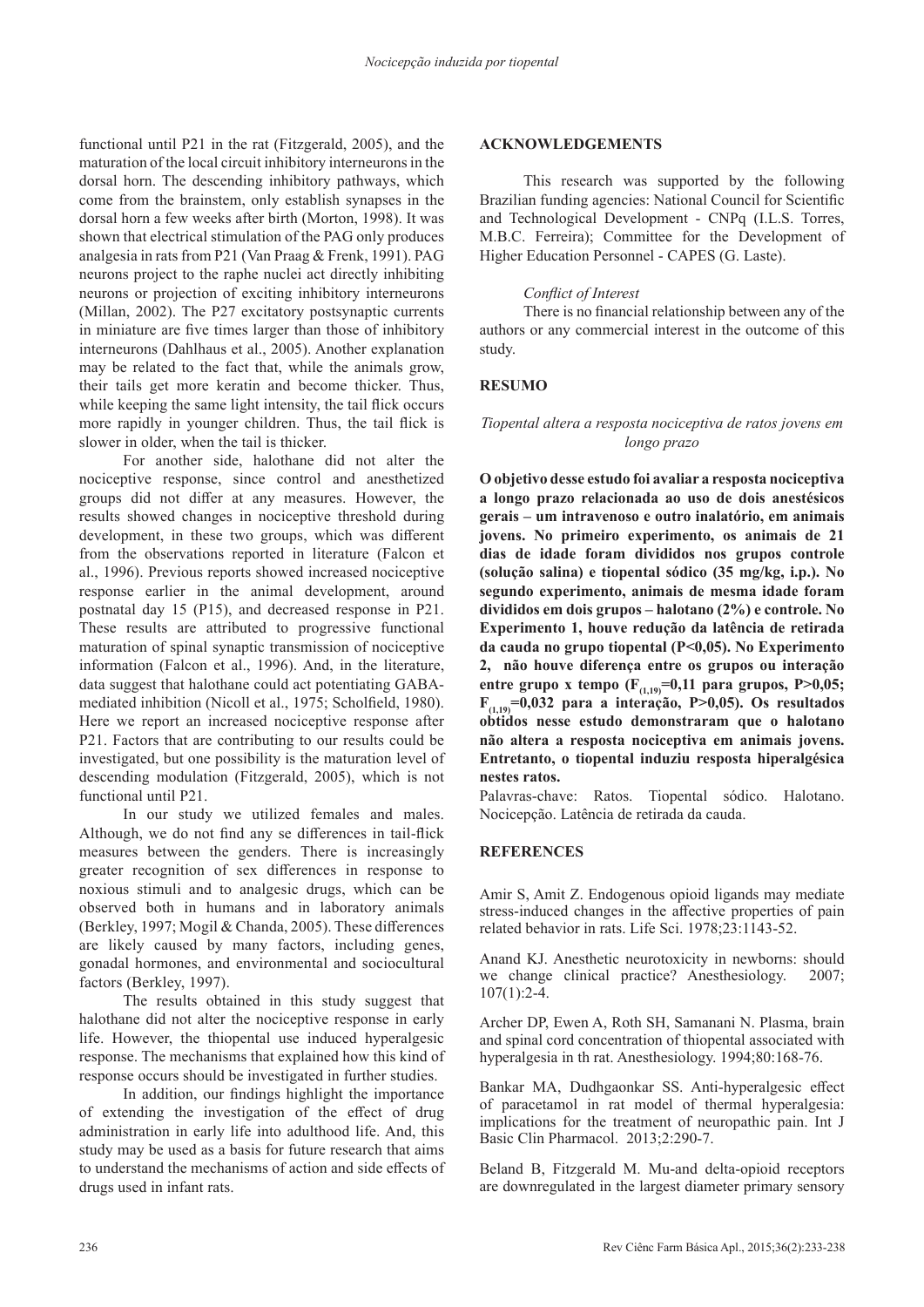neurons during postnatal development in rats. Pain. 2001;90(1-2):143–50.

Berde CB, Sethna NF. Drug therapy: analgesics for the treatment of pain in children. N Engl J Med. 2002;347:1094- 103.

Berkley KJ. Sex differences in pain. Behav Brain Sci. 1997;20:371–80.

Caumo W, Broenstrub JC, Fialho L, Petry SMG, Brathwait O, Bandeira D, Loguercio A, Ferreira MB. Risk factors for postoperative anxiety in children. Acta Anaesthesiol Scand. 2000;44:782-9.

Mihic JS, Harris RA. Hynotics and sedatives. In: Brunton LL, Chabner BA, Knollmann BC. Goodman & Gilman's The Pharmacological Basis of Therapeutics. 12th. ed. New York: McGraw-Hill; 2011. p. 457-80.

D'amour FE, Smith DL. A method for determining loss of pain sensation. J Pharmacol Exp Ther. 1941;72:74-9.

Dahlhaus A, Ruscheweyh R, Sandkuhler J. Synaptic input of rat spinal lamina I projection and unidentified neurons *in vitro*. J Physiol. 2005;566:355-68.

Di Maggio C, Sun LS, Kakavouli A, Byrne MW, Li G. A retrospective cohort study of the association of anesthesia and hernia repair surgery with behavioral and developmental disorders in young children. J Neurosurg Anesthesiol. 2009;21:286-91.

Patel PM, Patel HH, Roth DM. General anesthetics and therapeutic gases. In: Brunton LL, Chabner BA, Knollmann BC. Goodman & Gilman's The Pharmacological Basis of Therapeutics. 12th. ed. New York: McGraw-Hill; 2011. p. 527-64.

Falcon M, Guendellman D, Stolberg A, Frenk H, Urca G. Development of thermal nociception in rats. Pain. 1996;67:203-8.

Fitzgerald M, Anand KJS. Developmental neuroanatomy and neurophysiology of pain. In: Schechter NL, Berde CB, Yaster M. Pain in Infants, Children and Adolescents. Baltimore: Williams and Wilkins; 1993. p. 11-31.

Fitzgerald M, Beggs S. The neurobiology of pain: developmental aspects. Neuroscientist. 2001;7:246-57.

Fitzgerald M. The development of nociceptive circuits. Nature Rev Neurosci. 2005; 6:507-20.

Imbe H, Iwai-Liao Y, Senba E. Stress-induced hyperalgesia: animal models and putative mechanisms. Front Biosci. 2006;11:2172-92.

Jevtovic-Todorovic V, Olney JW. PRO: Anesthesia-induced developmental neuroapoptosis: status of the evidence. Anesth Analg. 2008;106:1659-63.

Loepke AW, Jr McGowan FX, Soriano SG. The toxic effects of anesthetics in the developing brain: the clinical perspective. Anesth Analg. 2008;106:1664-9.

López JF, Akil H, Watson S. Neural circuits mediating stress. Biol Psychiatry. 1999; 86:1461-71.

Medeiros LF, de Souza AC, de Souza A, Cioato SG, Scarabelot VL, Caumo W, Fernandes LC, Torres IL. Fentanyl administration in infant rats produces long-term behavioral responses. Int J Dev Neurosci. 2012;30:25-30.

Menendez L, Trelles FA, Hidalgo A, Baamonde A. Opioid footshock-induced analgesia in mice acutely falls by stress prolongation. Phisiol Behav. 1993;53:1115-9.

Millan MJ. Descending control of pain. Prog Neurobiol. 2002;66:355-474.

Mogil JS, Chanda ML. The case for the inclusion of female subjects in basic science studies of pain. Pain. 2005;117:1– 5.

Monyer H, Burnashev N, Laurie DJ, Sakmann B, Seeburg PH. Developmental and regional expression in the rat brain and functional properties of four NMDA receptors. Neuron. 1994; 12:529-540.

Morton NS. Development of paediatric pain perception. In: Morton NS. Acute Pediatric Pain Management: A Pratical Guide. London: WB Saunders; 1998. p. 13-31.

Muthuraman A, Singh N. Attenuating effect of Acorus calamus extract in chronic constriction injury induced neuropathic pain in rats: an evidence of anti-oxidative, anti-inflammatory, neuroprotective and calcium inhibitory effects. BMC: Complement Altern Med. 2011;11:24. http:// doi.org/10.1186/1472-6882-11-24

Netto CA, Siegfried B, Izquierdo I. Analgesia induced by exposure to a novel environment in rats: effect of a concurrent and post-training stressful stimulation. Behav Neural Biol. 1987;48:304-9.

Nicoll RA, Eccles JC, Oshima T, Rubia F. Prolongation of hippocampal inhibitory postsynaptic potentials by barbiturates. Nature. 1975;258:625-7.

Olney JW, Young C, Wozniak DF, Jevtovic-Todorovic V, Ikonomidou C. Do pediatric drugs cause developing neurons to commit suicide? Trends Pharmacol Sci. 2004;25:135-9.

Pattinson D, Fitzgerald M. The neurobiology of infant pain: development of excitatory and inhibitory neurotransmission in the spinal dorsal horn. Reg Anesth Pain Med. 2004; 29:36-44.

Ririe DG, Vernon LT, Tobin JR, Eisenach JC. Age-dependent responses to thermal hyperalgesia and mechanical allodynia in a rat model of acute postoperative pain. Anesthesiology. 2003;99:443-8.

Rozisky JR, Dantas G, Adachi LS, Alves VS, Ferreira MB, Sarkis JJ, Torres IL. Long-term effect of morphine administration in young rats on the analgesic opioid response in adult life. Int J Dev Neurosci. 2008; 6:561-5.